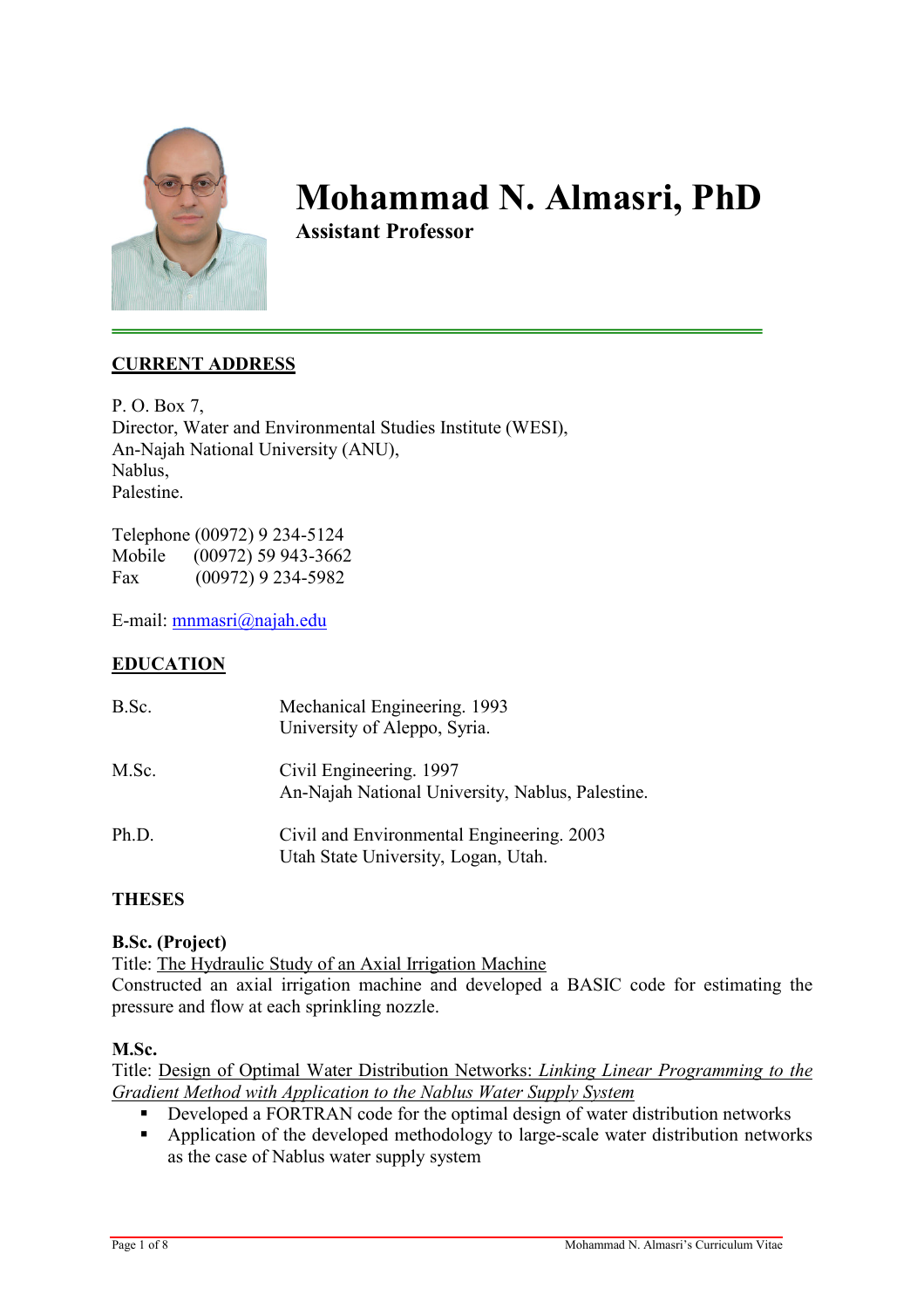# Ph.D.

Title: Optimal Management of Nitrate Contamination of Ground Water

- Developed an approach to determine aquifer sustainability in terms of optimal onground nitrogen loading distribution such that nitrate concentrations are below the maximum contaminant level
- Developed a comprehensive modeling framework that integrates on-ground nitrogen loadings from different sources, soil transformations of nitrogen, and ground water flow and nitrate fate and transport models
- Utilized artificial neural network and genetic algorithm
- Conducted a multi-criteria decision analysis for the optimal ranking and selection of the best protection alternatives and management options for reducing nitrate contamination of ground water
- Application of the developed methodology to large-scale real-case regional agriculture-dominated aquifers

# PROFESSIONAL EXPERIENCE

# June 2004 –

- Faculty member at the Department of Civil Engineering, College of Engineering at **ANU**
- Coordinator for the Water and Environmental Committee at the Department of Civil Engineering, College of Engineering at ANU
- Director of WESI at ANU (August 2006 December 2008)
- Coordinator for the master programs of Water and Environmental Engineering and Environmental Sciences at ANU (August 2006 – December 2008)
- Visiting researcher (July 2006) at the Department of Earth Sciences University College London (UCL)
- Researcher at WESI

## September 2000 – May 2004

Utah Water Research Laboratory (UWRL) at Utah State University, Logan, Utah

- Graduate student and research associate;<br>
Feaching Assistant for Groundwater Eng
- Teaching Assistant for Groundwater Engineering (CEE 6430);
- Participated in the BASINS workshop.

# TEACHING EXPERIENCE

- 61100. Introduction to Engineering. Department of Civil Engineering (undergraduate)
- 61351. Environmental Engineering II. Department of Civil Engineering (undergraduate)
- 61441. Hydrology. Department of Civil Engineering (undergraduate)
- 61471. Engineering Economy. Department of Civil Engineering (undergraduate)
- 61541. Groundwater. Department of Civil Engineering (undergraduate)
- 61676. Water Resources Management. Department of Civil Engineering (undergraduate)
- 461643. Groundwater. Water and Environmental Engineering (graduate)
- 461620. GIS. Water and Environmental Engineering (graduate)
- 400512. Natural Resources Management. Environmental Sciences (graduate)
- 461647. Water Resources Management. Water and Environmental Engineering (graduate)
- 461640. Water Resources Planning and Development. Transportation Engineering (graduate)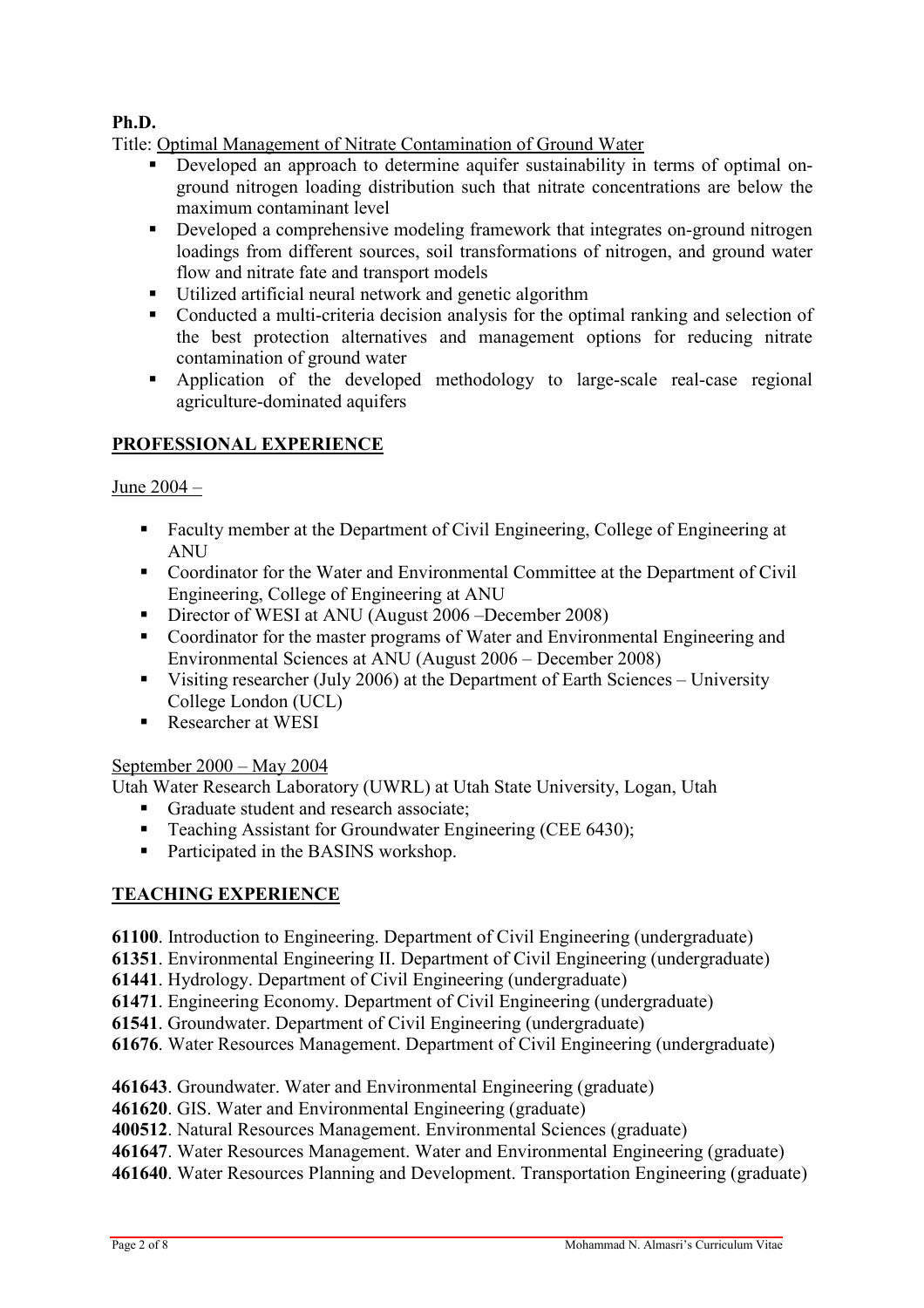# PROJECT EXPERIENCE

GLOWA II (P8): Research and field work on wastewater reuse in the West Bank Evaluation and assessment: a variety of projects to assess the efficacy of projects related to the water infrastructure. Contracted by: UNDP/PAPP, CARE International, NEF UNESCO: Worked on several research projects funded by UNESCO. Consultation: Carried out different consultation works

# PUBLICATIONS IN REFEREED JOURNALS

## 2008

Almasri, Mohammad N., 2008. Assessment of intrinsic vulnerability to contamination for Gaza coastal aquifer, Palestine. Journal of Environmental Management, 88: 577 - 593. doi:10.1016/j.jenvman.2007.01.022

Almasri, Mohammad N., 2008. Discussion of "Groundwater Flow and Contaminant Transport Simulation with Imprecise Parameters" by Ram Kailash Prasad and Shashi Mathur. Journal of Irrigation and Drainage Engineering, January/February 2007, 199(1): 61-70. 133:1(61).

Almasri, Mohammad N. and Said Ghabayen, 2008. Analysis of Nitrate Contamination of Gaza Coastal Aquifer, Palestine. ASCE Journal of Hydrologic Engineering. 13(3): 132-140.

## 2007

Almasri, Mohammad N. and Jagath J. Kaluarachchi, 2007. Modeling nitrate contamination of groundwater in agricultural watersheds. Journal of Hydrology. 343(3-4): 211-229. doi:10.1016/j.jhydrol.2007.06.016

Almasri, Mohammad N., 2007. Nitrate contamination of groundwater: A conceptual management framework. Environmental Impact Assessment Review. 27: 220-242. doi:10.1016/j.eiar.2006.11.002

## 2005

Khalil, Abedalrazq, Mohammad N. Almasri, Mac McKee, and Jagath J. Kaluarachchi, 2005. Applicability of statistical learning algorithms in groundwater quality modeling. Water Resources Research (41) W05010. doi:10.1029/2004WR003608.

Almasri, Mohammad N. and Jagath. J. Kaluarachchi, 2005. Multi-criteria decision analysis for the optimal management of nitrate contamination of aquifers. Journal of Environmental Management (74): 365-381. doi:10.1016/j.jenvman.2004.10.006.

Almasri, Mohammad N. and Jagath. J. Kaluarachchi, 2005. Modular neural networks to predict the nitrate distribution in ground water using the on-ground nitrogen loading and recharge data. Environmental Modelling and Software (20): 851-871. doi:10.1016/j.envsoft.2004.05.001.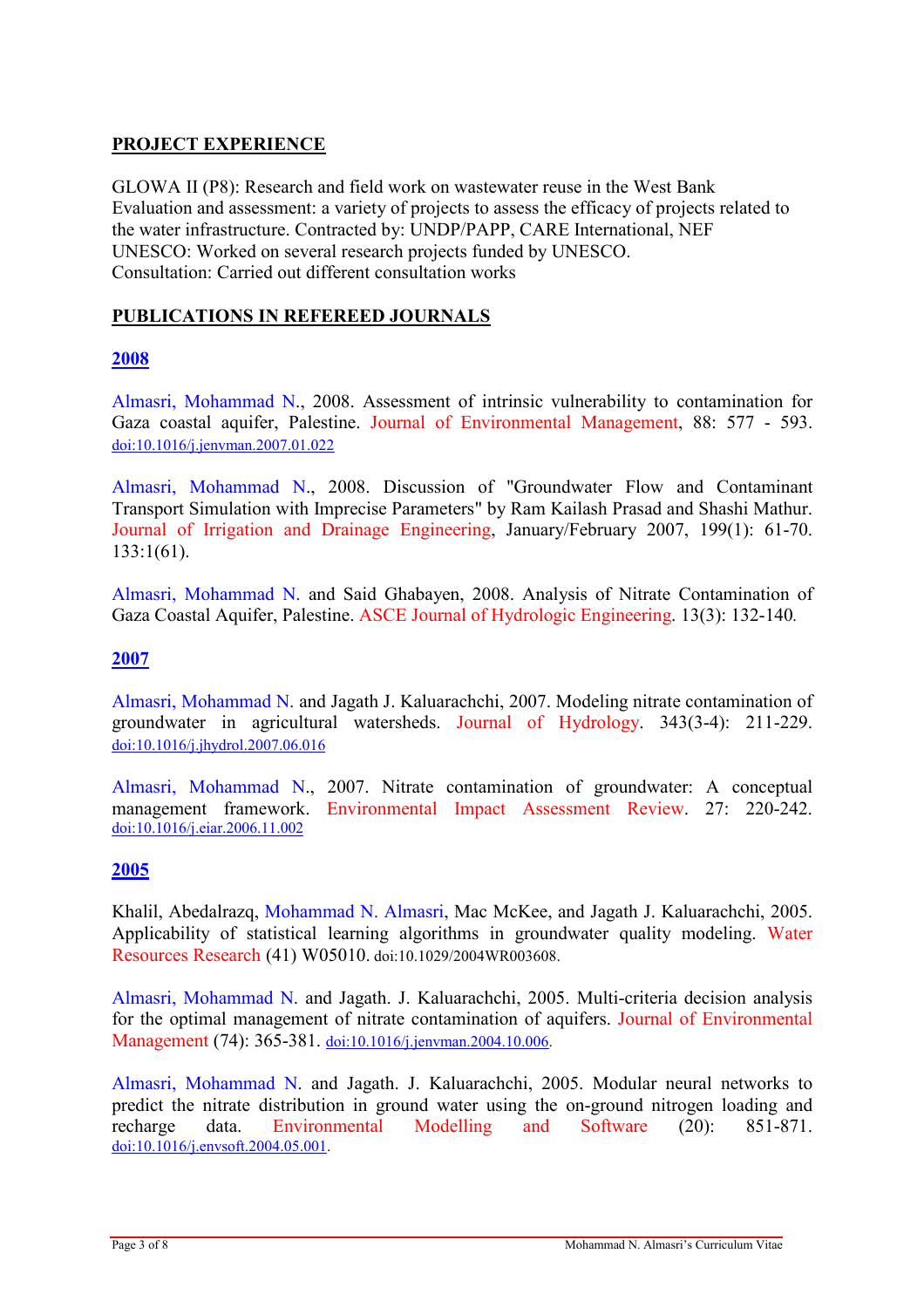# 2004

Almasri, Mohammad N. and Jagath. J. Kaluarachchi, 2004. Assessment and management of long-term nitrate pollution of ground water in agriculture-dominated watersheds. Journal of Hydrology (295): 225-245. doi:10.1016/j.jhydrol.2004.03.013

Almasri, Mohammad N. and Jagath. J. Kaluarachchi, 2004. Implications of on-ground nitrogen loading and soil transformations on ground water quality management. Journal of the American Water Resources Association (JAWRA) 40(1):165-186. http://www.awra.org/jawra/papers/J03113.html.

## PUBLICATIONS IN CONFERENCE PROCEEDINGS

#### 2008

McNeill, L. S., M. N. Almasri, and N. Mizyed, 2008. A sustainable approach for reusing treated wastewater in agricultural irrigation in the West Bank – Palestine. 360 – 366. Water and Sanitation in International Development and Disaster Relief. Editors: B. S. Richards and A. I. Schafer. The University of Edinburgh, Scotland, UK, 28 – 30 May 2008.

M. N. Almasri and L. S. McNeill, 2008. Optimal planning of wastewater reuse using the sustainability approach: A conceptual framework for West Bank, Palestine. 501 – 508. Water and Sanitation in International Development and Disaster Relief. Editors: B. S. Richards and A. I. Schafer. The University of Edinburgh, Scotland, UK, 28 – 30 May 2008.

## 2006

Arafat, H. A., A. M. El-Hamouz, A. Abu-Safa, and M. Almasri, 2006. Methodology for modelling of disinfectant in drinking water in small middle eastern cities - Nablus City (Palestine) as a case study.

## 2005

Almasri, M. N., A. Jayyousi, and A. Jarrar, 2005. Statistical analysis of long-term spring yield in a semi-arid watershed: A case study from Palestine. Water: Values and Rights. Palestinian Academy for Science and Technology, Ramallah, Palestine.

Almasri, M. N., S. Ghabayen, J. J. Kaluarachchi, A. Jarrar, A. Jayyousi, and M. McKee, 2005. A conceptual framework for managing nitrate contamination of the Gaza coastal aquifer, Palestine. EWRI Conference, Alaska, USA (May 16-19, 2005).

Almasri, M. N., J. J. Kaluarachchi, S. Ghabayen, A. Jarrar, M. McKee, A. Jayyousi, and A. Aliewi, 2005. Assessment of groundwater vulnerability to nitrate contamination in Gaza strip, Palestine. EWRI Conference, Alaska, USA (May 16-19, 2005).

Jarrar, A., N. Jayasuriya, M. Othman, M. N. Almasri, A. Jayyousi, J. J. Kaluarachchi, and M. McKee, 2005. Decision support system for integrated water and land management in agriculture-dominated watersheds: A conceptual study to Faria watershed, Palestine. EWRI Conference, Anchorage, Alaska, USA (May 16-19, 2005).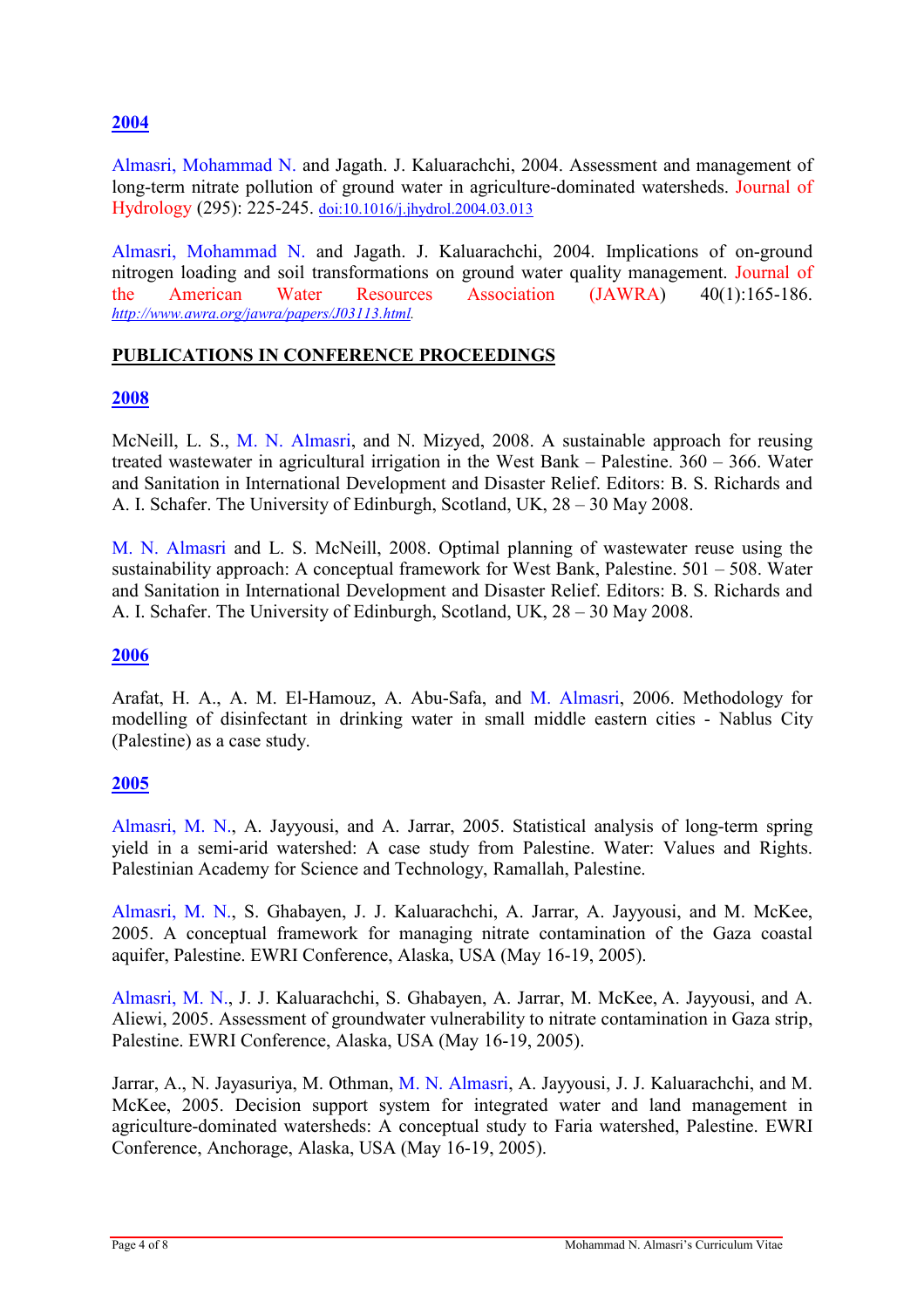# 2003

Almasri, M. N. and J. J. Kaluarachchi, 2003. Regional-scale modeling of nitrate contamination of ground water in agriculture-dominated watersheds, Proceedings of the International Conference on MODFLOW and More 2003: Understanding through Modeling. Golden, Colorado.

Almasri, M. N. and J. J. Kaluarachchi, 2003. Regional variability of on-ground nitrogen loading due to multiple land uses in agriculture-dominated watersheds, Proceedings of the  $7<sup>th</sup>$ International Conference on Diffuse Pollution and Basin Management. Dublin, Ireland. Paper available at http://www.ucd.ie/dipcon/docs/theme10/theme10\_12.PDF.

Almasri, M. N. and J. J. Kaluarachchi, 2002. Predicting stream-aquifer interaction using artificial neural networks: Methodology, application, and reliability. Proceedings of the  $4<sup>th</sup>$ International Conference on Calibration and Reliability in Groundwater Modeling: A few steps closer to reality Prague, Czech Republic, 17-20 June 2002.

Almasri, M. N. and J. J. Kaluarachchi, 2002. Modeling of nitrogen fate and transport at watershed-scale for management decision-making. Proceedings of the 4<sup>th</sup> International Conference on Calibration and Reliability in Groundwater Modeling: A few steps closer to reality. Prague, Czech Republic, 17-20 June 2002.

# BOOK CHAPTERS AND CONTRIBUTION

Almasri, M. N. and J. J. Kaluarachchi, Fate and transport of ground water contaminants. Ground water manual of the American Society of Civil Engineers, ASCE. In review, November 2003.

Almasri, M. N. and J. J. Kaluarachchi, 2005. Best management practices for water resources. Water Encyclopedia: Water quality and resource development. Edited by: J. Lehr, J. Keeley, J. Lehr, and T. B. Kingery III, John Wiley and Sons, Inc. Pages 570 – 573.

Almasri, M. N. and J. J. Kaluarachchi, 2005. Groundwater flow and transport process. Water Encyclopedia: Ground water. Edited by: J. Lehr, J. Keeley, J. Lehr, and T. B. Kingery III, John Wiley and Sons, Inc. Pages 514 – 518.

# SELECTED TECHNICAL REPORTS

## 2008

Almasri, Mohammad N., Atef Abu Jaish. 2008. Evaluation of the activities of the project "Water Emergency Project in Salfeet and Nablus Districts, West Bank". Water and Environmental Studies Institute, An-Najah National University, Nablus, Palestine.

## 2007

Almasri, M. N. and A. Abu Jaish, 2007. Emergency water supply and conservation in rural area impoverished by the wall: A qualitative research study on the water situation in the Tulkarem and Jenin governorates. A report submitted to CARE International. Water and Environmental Studies Institute, An-Najah National University, Nablus, Palestine.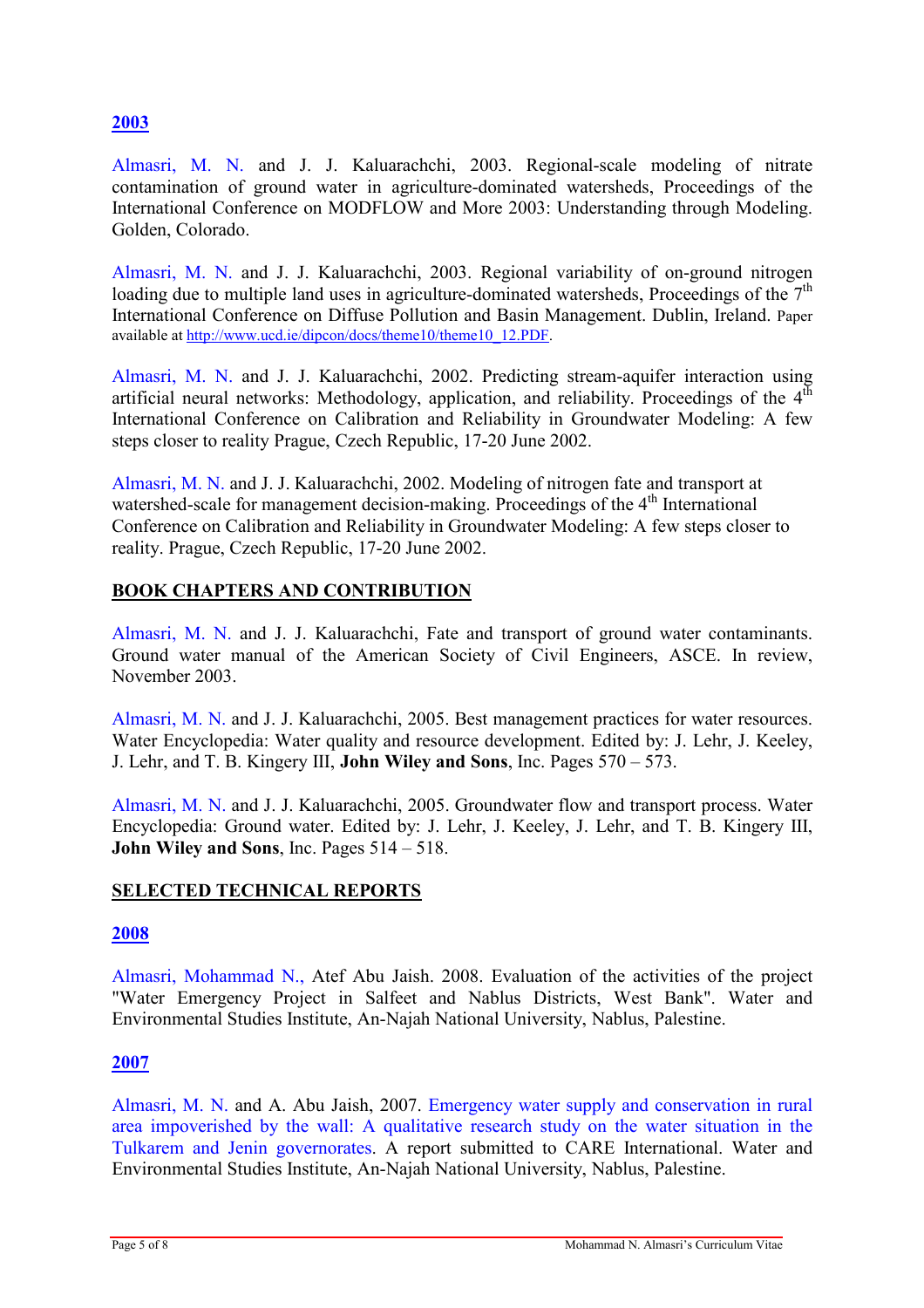Almasri, Mohammed N., Atef Abu Jaish. 2007. Evaluation of the project "Emergency Water Supply and Conservation in Rural Area Impoverished by the "Wall" in Tulkarm and Jenin Districts". Water and Environmental Studies Institute, An-Najah National University, Nablus, Palestine.

# 2006

Almasri, M. N., 2006. Regional assessment of groundwater vulnerability to contamination in Gaza Strip. A report submitted to the UNESCO. Water and Environmental Studies Institute, An-Najah National University, Nablus, Palestine.

Almasri, M. N. and A. Abu Jaish, 2006. Evaluation of the environment action project (EAP) in Asira cluster area. A report submitted to the United Nations Volunteers (UNV). Water and Environmental Studies Institute, An-Najah National University, Nablus, Palestine.

Almasri, M. N. and A. Abu Jaish, 2006. Emergency water supply and conservation in rural area impoverished by the wall: A qualitative research study on the water situation in the Tulkarem and Jenin governorates. A report submitted to CARE International. Water and Environmental Studies Institute, An-Najah National University, Nablus, Palestine.

Almasri, M. N. and A. Abu Jaish, 2006. Emergency water supply and conservation in rural area impoverished by the wall: Training Course for Raising Public Awareness. A report submitted to CARE International. Water and Environmental Studies Institute, An-Najah National University, Nablus, Palestine.

# 2005

Almasri, Mohammad N., Atef Abu Jaish. 2005. Emergency Water Supply and Conservation in Rural Area Impoverished by the "Wall" (In 17 Villages in Tulkarm and Jenin Districts). Water and Environmental Studies Institute, An-Najah National University, Nablus, Palestine.

Almasri, M. N. and A. Jarrar, 2005. A preliminary assessment and characterization study for Asira landfill and technical comments on the report designing of solid waste dumpsite. Water and Environmental Studies Institute, An-Najah National University, Nablus, Palestine.

# 2004

Kaluarachchi, J. J. and M. N. Almasri, 2004. User Document for the Nitrate Fate and Transport Model for the Extended Sumas-Blaine Aquifer, Whatcom County, Washington. Utah Water Research Laboratory, Utah State University, Logan, UT.

Kaluarachchi, J. J., N. K. C. Twarakavi, and M. N. Almasri, 2004. Heavy Metal Contamination of Ground Water in Water Resources Inventory Area 1, Washington Par-II: Lead, Zinc, Mercury and Manganese. Utah Water Research Laboratory, Utah State University, Logan, UT.

Kaluarachchi, J. J., N. K. C. Twarakavi, and M. N. Almasri, 2004. Heavy Metal Contamination of Ground Water in Water Resources Inventory Area 1, Washington Part-I: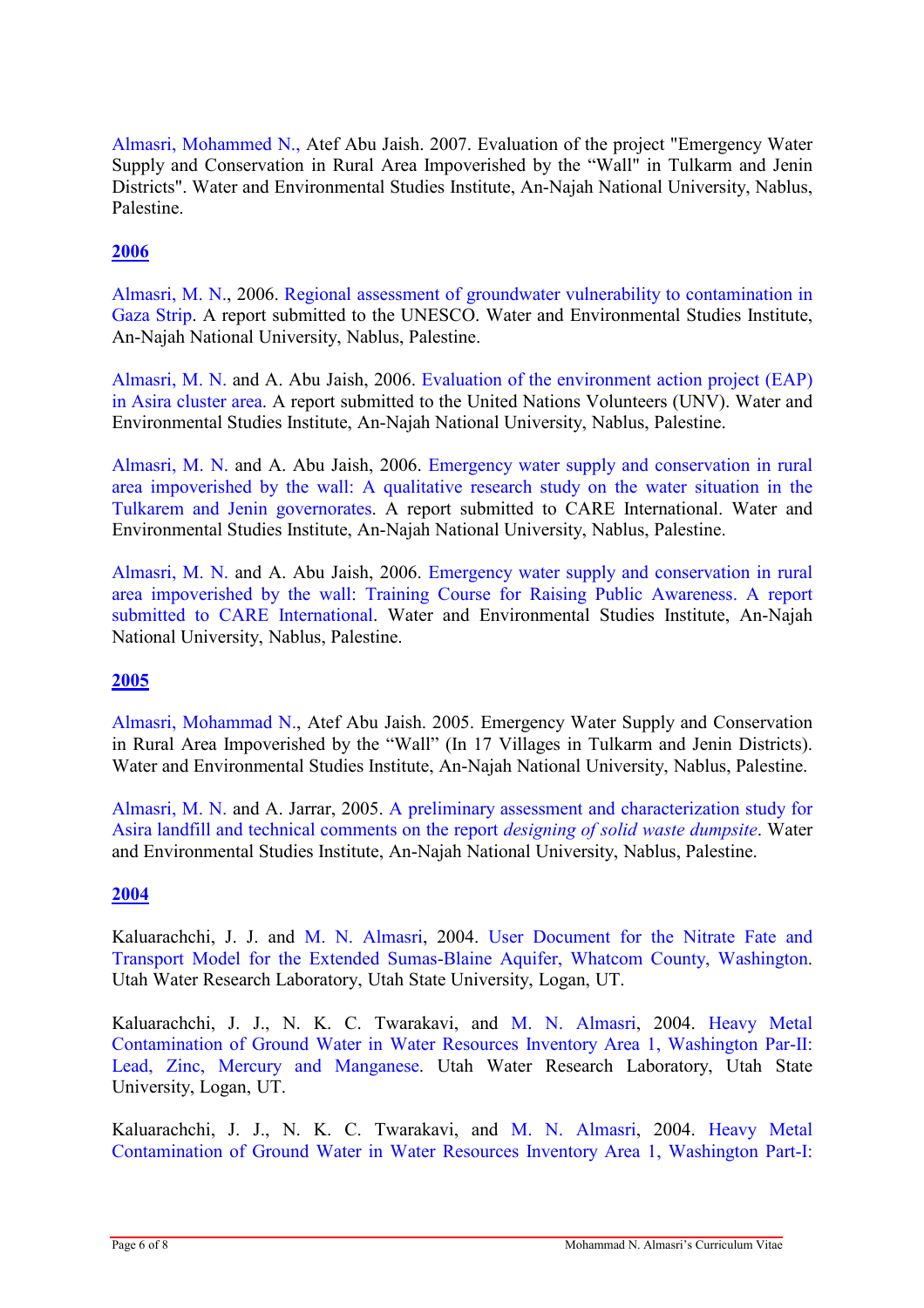Arsenic, Cadmium, and Chromium. Utah Water Research Laboratory, Utah State University, Logan, UT.

Kaluarachchi, J. J. and M. N. Almasri, 2004. Description and assessment of the ground water quality database for Water Resources Inventory Area 1. Utah State University, Logan, Utah, 2004.

# 2003

Kaluarachchi, J. J. and M. N. Almasri, 2003. Conceptual model of fate and transport of nitrate in the extended Sumas-Blaine Aquifer, Whatcom County, Washington, Phase III Report. Utah State University, Logan, Utah.

Kaluarachchi, J. J., E. Kra, N. Twarakavi, and M. N. Almasri, 2002. Nitrogen and pesticide contamination of ground water in Water Resource Inventory Area-1. Ground water quality report for WRIA 1, Phase II Report. Utah State University, Logan, Utah.

## GRADUATE STUDENTS

## Successfully defended

- [1] Ne'mat Qamhyeh (Master of Environmental Sciences, June 2006) Assessment of groundwater vulnerability to contamination in the West Bank, Palestine
- [2] Fathi Anaya (Master of Water and Environmental Engineering) Assessment of nitrate and chloride in West Bank groundwater resources using GIS
- [3] Abdelhalim Salih (Master of Water and Environmental Engineering) Management of saltwater intrusion in Gaza Coastal Aquifer, Palestine
- [4] Rana Kharmah (Master of Water and Environmental Engineering) Optimal management of groundwater pumping: The case of the Eocene aquifer, Palestine
- [5] Mohammad Abu-Bakir (Master of Water and Environmental Engineering) Wastewater Characteristics and the Impact of its Use in Irrigation on Soil: The Case of Faria Catchment
- [6] Lubna Haj-Hamad (Master of Water and Environmental Engineering) Management of nitrate contamination of Gaza Coastal Aquifer
- [7] Khalid As-Sadiq (Master of Mathematics) [with Dr. Mohammad Najeeb major supervisor] Optimal design of water distribution networks: Reliability based approach using dynamic programming
- [8] Adel Juaidi (Master of Water and Environmental Engineering) GIS-based modeling of groundwater recharge

#### Currently working on master thesis